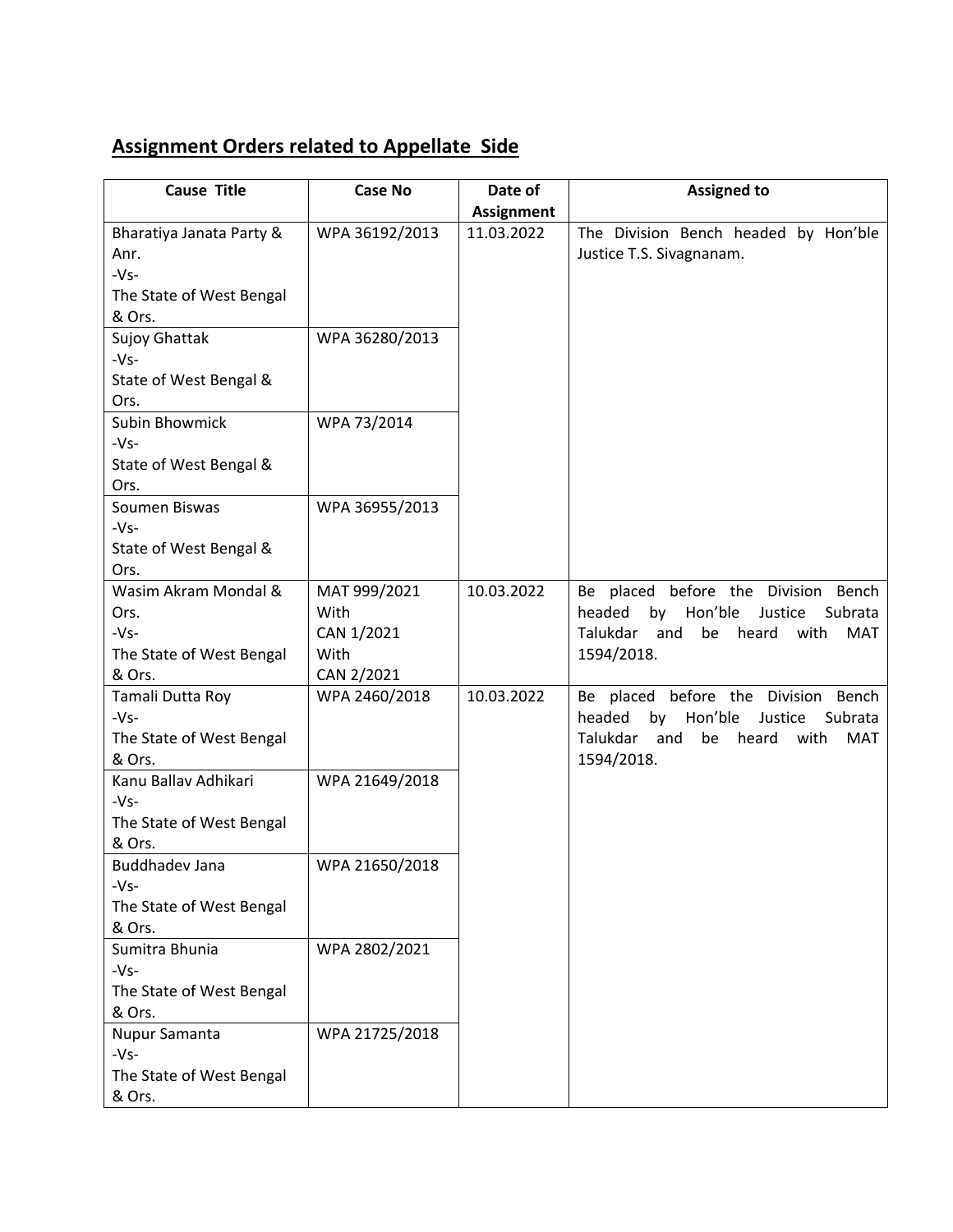|                             | WPA 25034/2017 | 11.03.2022 | The Regular Bench.                     |
|-----------------------------|----------------|------------|----------------------------------------|
|                             | With           |            |                                        |
|                             | WPA 23510/2017 |            |                                        |
|                             | With           |            |                                        |
|                             | WPA 23512/2017 |            |                                        |
|                             | With           |            |                                        |
|                             | WPA 23796/2017 |            |                                        |
|                             | With           |            |                                        |
|                             | WPA 24818/2017 |            |                                        |
| West Bengal Law Clerks      | WPA 1526/2007  | 11.03.2022 | Hon'ble Justice Rajasekhar Mantha.     |
| Association & Anr.          | With           |            |                                        |
| $-Vs-$                      | CAN 2719/2007  |            |                                        |
| State of West Bengal &      | With           |            |                                        |
| Ors.                        | CAN 8004/2007  |            |                                        |
| Sri Somnath Das             | WPA 1062/2016  | 11.03.2022 | Hon'ble Justice Moushumi Bhattacharya. |
| $-Vs-$                      |                |            |                                        |
| The State of West Bengal    |                |            |                                        |
| & Ors.                      |                |            |                                        |
| Shravan Kumar Dubey         | WPA 13219/2017 | 11.03.2022 | Hon'ble Justice Amrita Sinha.          |
| $-Vs-$                      |                |            |                                        |
| State of West Bengal &      |                |            |                                        |
| Ors.                        |                |            |                                        |
| Ram Prasad Mukherjee        | WPA 21933/2017 | 11.03.2022 | Hon'ble Justice Amrita Sinha.          |
| $-Vs-$                      | With           |            |                                        |
| State of West Bengal &      | CAN 2/2021     |            |                                        |
| Ors.                        |                |            |                                        |
| Rudra Prasad Acharyya       | WPA 7718/2019  | 11.03.2022 | Hon'ble Justice Amrita Sinha.          |
| $-Vs-$                      |                |            |                                        |
| The State of West Bengal    |                |            |                                        |
| & Ors.                      |                |            |                                        |
| Sri Rajendra Prasad Jaiswal | WPA 15577/2017 | 11.03.2022 | Hon'ble Justice Abhijit Gangopadhyay.  |
| & Anr.                      | With           |            |                                        |
| $-Vs-$                      | CAN 2/2021     |            |                                        |
| State of West Bengal &      |                |            |                                        |
| Ors.                        |                |            |                                        |
| State Bank of India & Ors.  | CRR 1690/2016  | 11.03.2022 | Hon'ble Justice Jay Sengupta.          |
| $-Vs-$                      | With           |            |                                        |
| Utsav Tulshyan & Anr.       | CRAN 9/2022    |            |                                        |
|                             | CRR 588/2022   | 11.03.2022 | Hon'ble Justice Tirthankar Ghosh       |
|                             |                |            |                                        |
|                             | CRR 645/2022   | 11.03.2022 | Hon'ble Justice Tirthankar Ghosh       |
|                             |                |            |                                        |
| Ruma Nag & Ors.             | CRR 1894/2021  | 11.03.2022 | Hon'ble Justice Tirthankar Ghosh.      |
| $-Vs-$                      | With           |            |                                        |
| Dr. Swarnendu Mitra         | CRAN 1/2021    |            |                                        |
|                             |                |            |                                        |
|                             |                |            |                                        |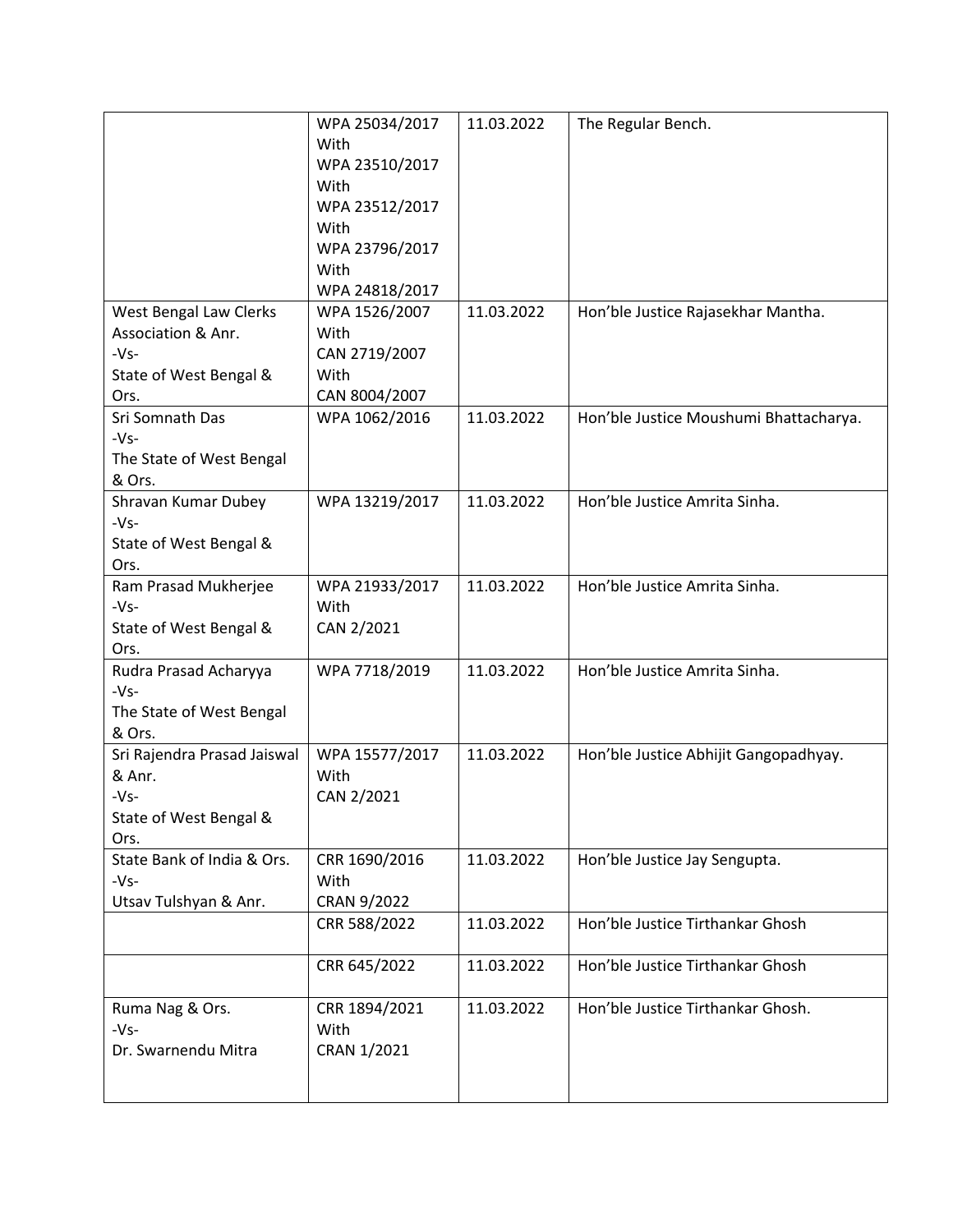| Yasin Mondal @ Yeachin   | CRR 2421/2021 | 11.03.2022 | Hon'ble Justice Tirthankar Ghosh |
|--------------------------|---------------|------------|----------------------------------|
| Mandal                   | With          |            |                                  |
| $-Vs-$                   | CRAN 1/2022   |            |                                  |
| The State of West Bengal |               |            |                                  |

## **Assignment Orders related to Original Side**

| <b>Cause Title</b>             | Case No      | Date of           | <b>Assigned to</b>                        |
|--------------------------------|--------------|-------------------|-------------------------------------------|
|                                |              | <b>Assignment</b> |                                           |
| Supratik Ghosh                 | WPO 831/2021 | 11.03.2022        | Hon'ble Justice Sabyasachi Bhattacharyya. |
| $-Vs-$                         |              |                   |                                           |
| Commissioner of Police &       |              |                   |                                           |
| Ors.                           |              |                   |                                           |
| Smt. Alka Kejriwal             | WPO 124/2019 | 11.03.2022        | Hon'ble Justice Sabyasachi Bhattacharyya. |
| $-Vs-$                         |              |                   |                                           |
| The State of West Bengal       |              |                   |                                           |
| & Ors.                         |              |                   |                                           |
| Reshmi Metaliks Limited &      | WPO 402/2018 | 11.03.2022        | Hon'ble Justice Sabyasachi Bhattacharyya. |
| Anr.                           |              |                   |                                           |
| $-Vs-$                         |              |                   |                                           |
| Union of India & Ors.          |              |                   |                                           |
| Ramesh Kumar                   | WPO 376/2018 | 11.03.2022        | Hon'ble Justice Sabyasachi Bhattacharyya. |
| Chowdhary                      |              |                   |                                           |
| $-Vs-$                         |              |                   |                                           |
| Union of India & Ors.          |              |                   |                                           |
| Triwave Infracon Pvt. Ltd.     | WPO 907/2016 | 11.03.2022        | Hon'ble Justice Sabyasachi Bhattacharyya. |
| & Anr.                         |              |                   |                                           |
| $-Vs-$                         |              |                   |                                           |
| The State of West Bengal       |              |                   |                                           |
| & Ors.                         |              |                   |                                           |
| <b>Ankit Metal &amp; Power</b> | WPO 107/2021 | 11.03.2022        | Hon'ble Justice Sabyasachi Bhattacharyya. |
| Limited & Anr.                 |              |                   |                                           |
| $-Vs-$                         |              |                   |                                           |
| West Bengal Industrial         |              |                   |                                           |
| <b>Development Corporation</b> |              |                   |                                           |
| & Ors.                         |              |                   |                                           |
| Nadia Printing and             | WPO 383/2021 | 11.03.2022        | Hon'ble Justice Sabyasachi Bhattacharyya. |
| Packaging Pvt Ltd & Ors.       |              |                   |                                           |
| $-Vs-$                         |              |                   |                                           |
| Union of India & Ors.          |              |                   |                                           |
| Mrs. Hashi Mukherjee &         | WPO 451/2018 | 11.03.2022        | Hon'ble Justice Sabyasachi Bhattacharyya. |
| Ors.                           |              |                   |                                           |
| $-Vs-$                         |              |                   |                                           |
| The State of West Bengal       |              |                   |                                           |
| & Ors.                         |              |                   |                                           |